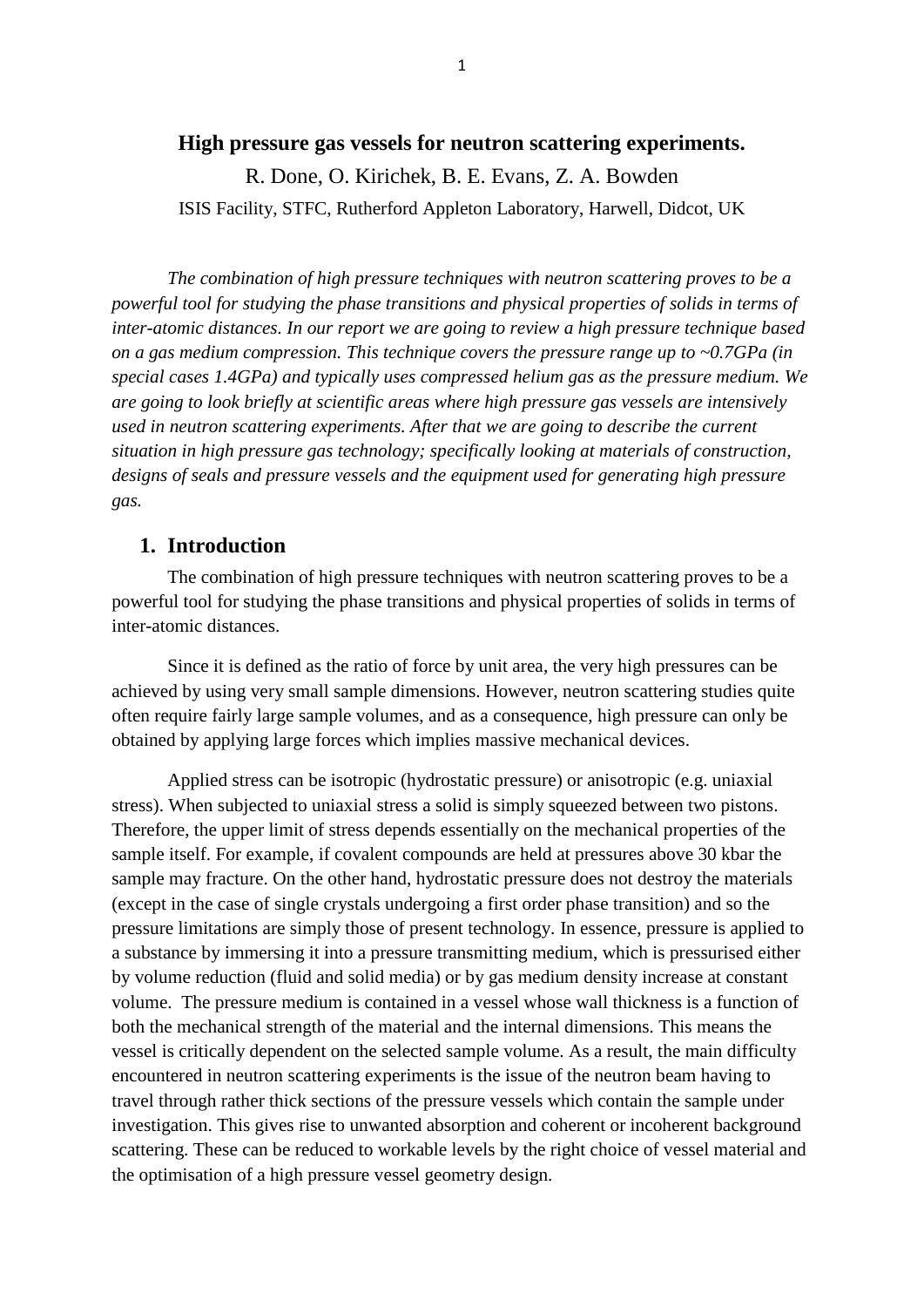Alternatively, for relatively small samples sapphire or diamond anvil cells have proved to be quite effective, provided flux optimisation and background reduction are properly addressed [1]. The scope of such techniques is more limited (in practice, mostly neutron single-crystal and powder diffraction) but, they provide tremendous gain in performance up to 50 GPa (500 kbar).

In our paper we are going to review a high pressure technique based on a gas medium compression. This technique covers the pressure range up to  $\sim 0.7\text{GPa}$  (in special cases 1.4GPa) and typically uses compressed helium gas as the pressure medium [2]. We are going to look briefly at scientific areas where high pressure gas vessels are intensively used in neutron scattering experiments. After that we are going to describe the current situation in high pressure gas technology; specifically looking at materials of construction, designs of seals and pressure vessels and the equipment used for generating high pressure gas.

## **2. The gas pressure vessel technique development**

The first practical use of a high pressure gas vessel was by Bridgman in 1932 for the measurements of metal resistivity as a function of pressure [3]. In his experiments, Bridgman used helium as a pressure-transmitting medium and reached pressures as high as 0.75 GPa at the temperature of liquid helium (4K). Later, both Wolfe and Reiffel described a gas pressure vessel based on the same principle but modified for neutron diffraction studies at pressures up to 0.56 GPa [4].

In inelastic neutron scattering the problem of intensity and background is much more serious than in diffraction measurements of structure analysis. Hence, pressure vessels with thin walls and larger sample volumes are required. Such a vessel, made of several close fitting aluminium alloy cylinders shrunk onto one another, was developed by Lechner [5]. This method allows significant improvements to the neutron efficiency of high pressure gas vessels, i.e. pressure rating to wall thickness. However this advantage has been limited by the difficulties required in the close machining and manufacturing tolerances of compound cylinders of this nature. A similar effect has been achieved by autofrettaging, a mechanical overstraining process described by Blaschko and Ernst [6]. The process generates extreme tension in the outer "skin" of the vessel and simultaneously forces the inner layers into compression. This approach has been used in the IPNS vessel design [7].

Another important direction of high pressure gas vessel technology development was the optimisation of the vessel wall material. This should have high mechanical strength as well as acceptable neutron absorption and scattering properties. It is also significant to bear in mind that the material properties may be considerably degraded by operating at non-ambient temperature conditions and exposure to chemically active samples. For these reasons, very few well-established materials are presently used for gas pressure vessels in neutron scattering applications: high-strength *aluminium alloys*,  $Ti-Zr$  and  $CuBe<sub>2</sub>$  alloys [8], Maraging steel [9] and Inconel alloys [10]. In the case of the *Ti-Zr* null-matrix alloy, these two elements have coherent scattering lengths of opposite signs. It is possible therefore to prepare a material whose average coherent scattering length is equal to zero. Hence there will be no Bragg reflection from the pressure vessel contributing to the diffraction pattern. Still the extra diffuse scattering may be a problem for some applications.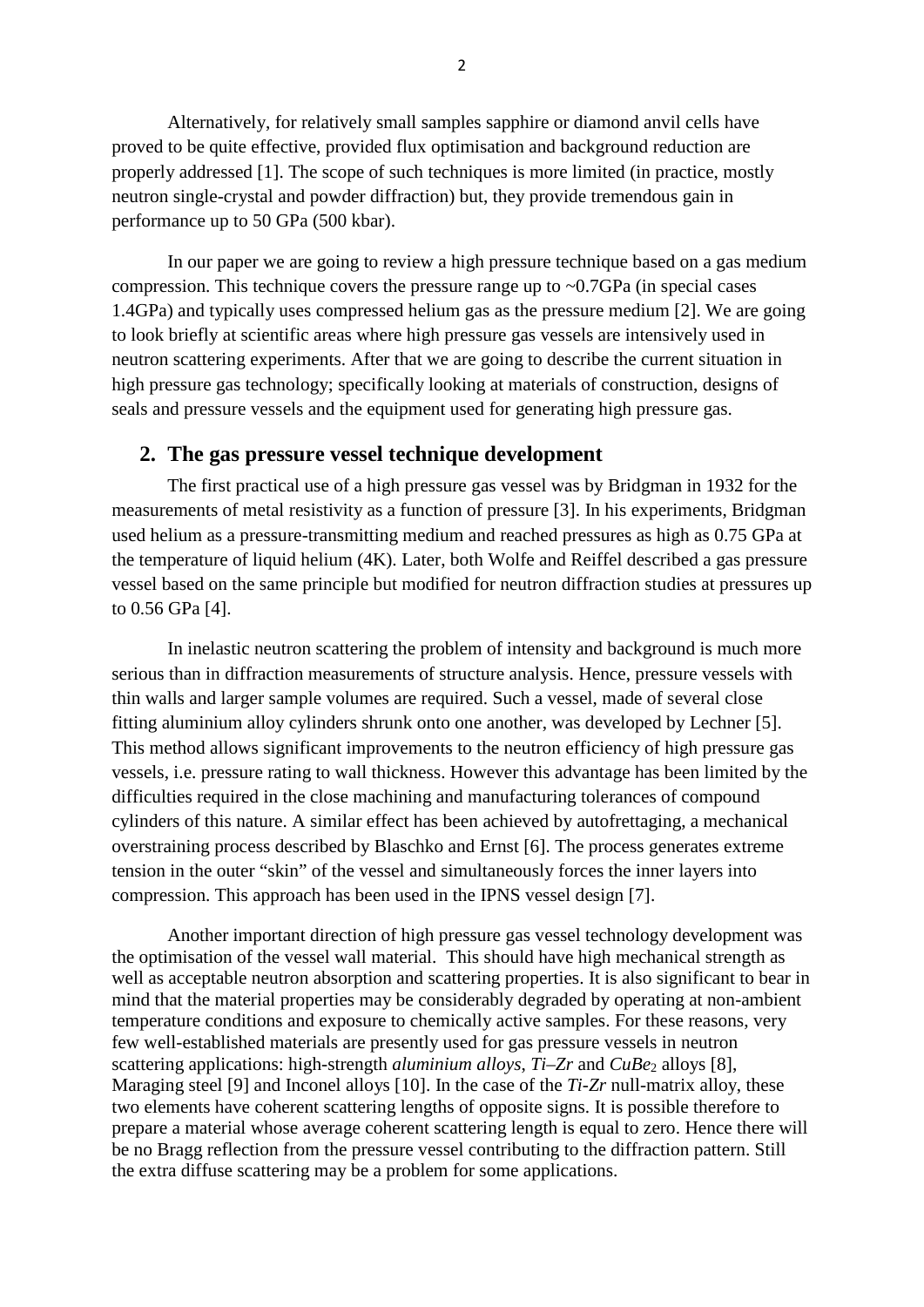While it is possible to generate pressure up to 1500MPa (15 kbar) using helium, the most "neutron friendly" materials aluminium alloys and Ti-Zr alloy, have only moderate ultimate tensile strength: ~500MPa (5 kbar) and ~700 MPa (7 kbar) respectively. High pressure gas vessels made of Maraging steel or beryllium-copper (Berylco 25) can sustain 800 MPa (8 kbar) without bursting [9], but using these materials worsen the situation with neutron adsorption and coherent or incoherent background scattering.

# **3. Applications of high pressure gas vessels in scientific research**

The gas pressure vessels were developed for applications in several research fields. Some of these fields have been revealed quite recently, whereas others were attracting significant scientific interest for decades. Here we are going to present a few examples where high pressure gas vessel sample environments play a significant role.

#### *3.1. Clathrate hydrates*

Clathrate hydrates represent a large group of inclusion compounds, with the host framework made up of hydrogen-bonded  $H_2O$  molecules and guest molecules trapped inside the polyhedral cages. Hydrates of natural gases prevail in deep-sea sediments and permafrost, and could play an important role in the formation of planetary nebulae [11, 12]. Most recently, a new class of clathrate hydrates containing hydrogen as the guest molecules has been discovered [13, 14]. Very few clathrate hydrates are stable at ambient conditions. Most need elevated gas pressures of the guest component for formation and stability. Therefore, experiments on hydrates can only be done at elevated gas pressures (in situ) or on samples recovered to ambient pressure and at liquid nitrogen temperatures, where gas hydrates can be kept in metastable state for extended periods.

A number of powder diffraction investigations were performed on gas hydrates on the D2B instrument at the ILL, Grenoble. The high strength aluminum pressure vessel has been used in the pressure range from 12 MPa (120 bar) up to 100 MPa (1kbar). The focus was on the pressure-dependent changes of structure and cage filling of various gas hydrates [15, 16]. More recently, a series of kinetic diffraction experiments were performed on the D20 instrument at the ILL to study the formation and decomposition kinetics of CH4- and CO2 hydrates [17, 18]. Unique information, in particular on the initial stage of the reactions (e.g. existence of intermediate phases), was obtained from these in situ studies. In experiments at the Los Alamos National Laboratory, the crystal structure of the  $D_2$ clathrate hydrate was determined as a function of temperature and pressure by neutron diffraction [19]. Synthesis of the clathrate was performed in a large volume (~2*.*5 ml) gas vessel under 220 MPa (2.2 kbar) of  $D_2$  pressure at 200–270 K. The neutron diffraction data were mostly collected in two sets: on cooling from 200 K to 40 K at  $\sim$  200 MPa (pressure was slowly decreasing from 210 MPa to 140 MPa) and during heating from 40 K to 200 K at ambient pressure. The ability of the clathrate to reversibly insert/de-insert substantial amounts of hydrogen suggests that clathrate hydrates are potential hydrogen storage materials.

Recently the high-resolution inelastic neutron scattering experiment on three samples of ternary tetrahydrofuran clathrate hydrates, containing either  $H_2$  at different para/ortho concentrations, or HD, was performed on the TOSCA spectrometer at ISIS, UK [20]. It was demonstrated that the  $H_2$  molecule rotates almost freely, while performing a translational motion in the cage, resulting in a paradigmatic example of the motion of a quantum particle in a non-harmonic three-dimensional potential well. Spectra obtained at different temperatures confirm an appreciable anharmonicity of the potential energy for the  $H_2$ molecule in the cage.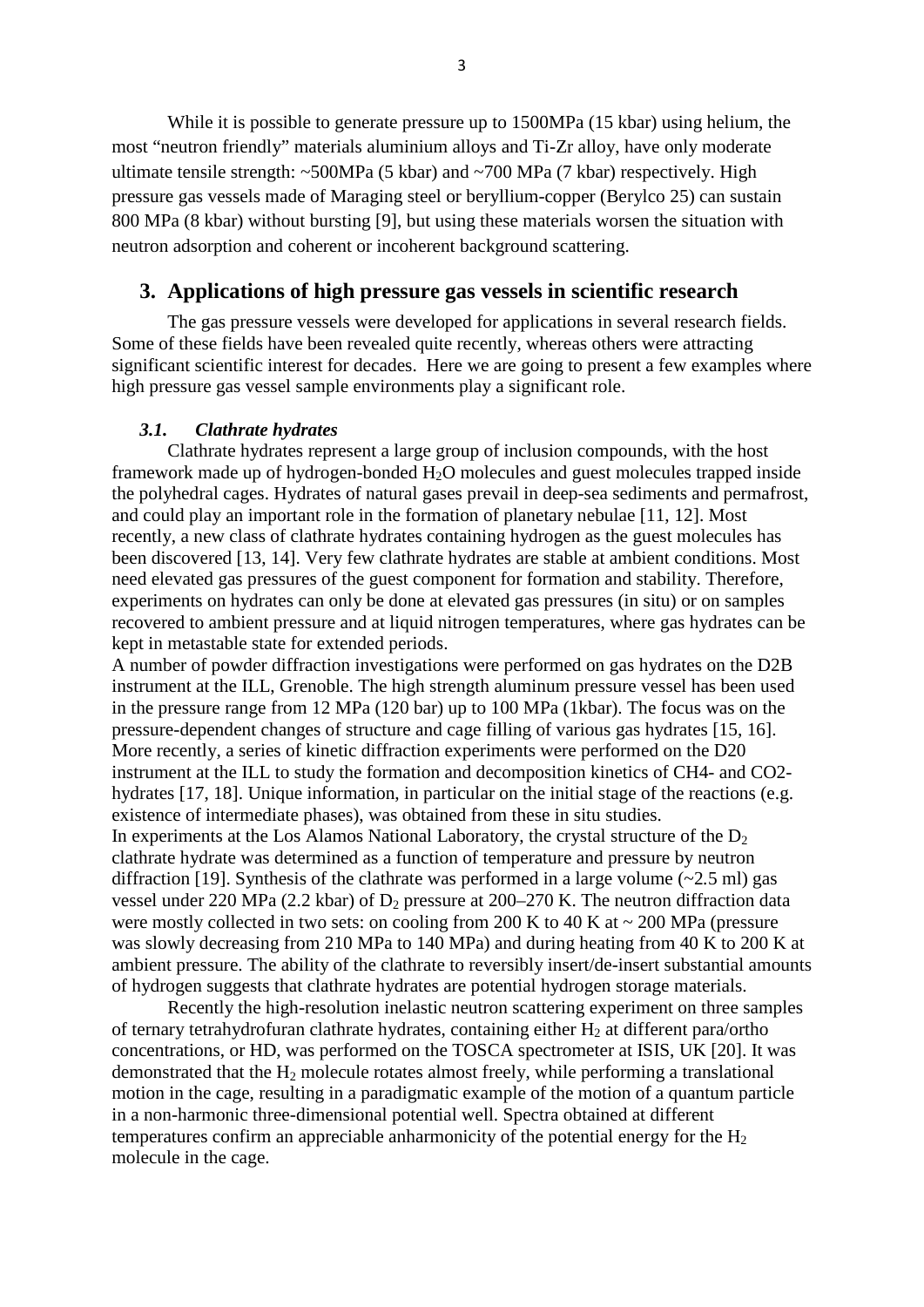# *3.2. Large isotropic negative thermal expansion*

Pressure-induced amorphization is a phenomenon of widespread occurrence among framework structures, and many recent theoretical and experimental investigations have been devoted to extending our understanding of the underlying mechanisms [21, 22]. One very good example is the remarkable behaviour of  $ZrW_2O_8$ , a cubic compound that contracts on heating, has been known about for the past 30 years [23]. This compound shows a large isotropic negative thermal expansion (NTE) over a wide range of temperatures  $(0-1050 \text{ K})$ [24]. The NTE behaviour in  $ZrW_2O_8$  has been suggested to be due to the transverse vibration of an O atom in the W-O-Zr linkages [25, 26] and rigid unit modes [27]. Specific heat [28] and inelastic neutron scattering measurements [29] have shown the importance of low energy phonons in understanding NTE.

In an experiment on the IN6 spectrometer at the ILL,  $15 \text{ g}$  of  $ZrW_2O_8$  sample has been compressed using argon gas in a high pressure vessel [30]. The use of argon gas as a pressure transmitting medium allowed the neutron scattering measurements at 160 K which is above the critical point of argon. The measurements in the cubic phase have been performed at ambient pressure, 30 MPa (0.3 kbar), 100 MPa (1.0 kbar), and 170 MPa (1.7 kbar). The experimental results provided direct experimental evidence of the large phonon softening as a function of pressure. These phonons include the acoustic, and librational and translational optic modes. It was also shown that this anomalous phonon behaviour can be responsible for the observed large negative thermal expansion in cubic  $ZrW_2O_8$  over the full temperature range of 0–1050 K.

The ceramic material  $ZrW_2O_8$  is well suited for use as a component in composites with tailored thermal expansion coefficients [31].

## *3.3. High-pressure water ices*

Water has a very complex phase diagram which consists of fourteen known crystalline phases [32] and also some amorphous phases [33]. Various gas pressure vessels were used to study the phase diagram of water. The transformation behaviour between different high pressure phases of ice is known to depend on the gas used. Helium, and also to some extent neon, is found to enter into ice I*h* and ice II (but not into ice III or V) leading to changes in the phase boundaries [34, 35]. Using argon gas as a pressure medium apparently does not change the stability range and structure of the known high pressure phases of ice [36].

The highly accurate pressure control inherent in a gas pressure system allowed the formation of metastable high pressure phases of ice IV and the ice XII which have been identified and studied in the pressure range 0.2–0.6 GPa (2 - 6 kbar) [37]. Both phases are metastable with respect to the less-dense ice V. This region of the water phase diagram thus provides a potential model system for experimental and theoretical studies of metastability.

In [38] the authors have applied inelastic neutron scattering to study a lattice dynamical of ice I*h*. The hydrostatic pressure up to 0.55 GPa (5.5 kbar) was applied by use of a gas pressure vessel and fluid nitrogen as a pressure medium. It was demonstrated that the anomalous features in the phonon dispersion are at the origin of the negative thermal expansion coefficient in ice below 60 K. Moreover, the results gave the first clear experimental evidence that pressure induced amorphization in ice occurs due to a lattice instability.

The neutron diffraction on the triple-axis spectrometer 1T1 at the LLB (CEA Saclay, France) and TOF powder diffractometer PEARL at ISIS (RAL, UK) in combination with a gas pressure vessel device allowed to measure the lattice parameters of ordinary ice (D2O ice I*h*) up to 0.5 GPa (5 kbar) at 145 K under true hydrostatic pressure conditions [39]. In both cases Nitrogen was used as the pressure medium for which it was shown that under the above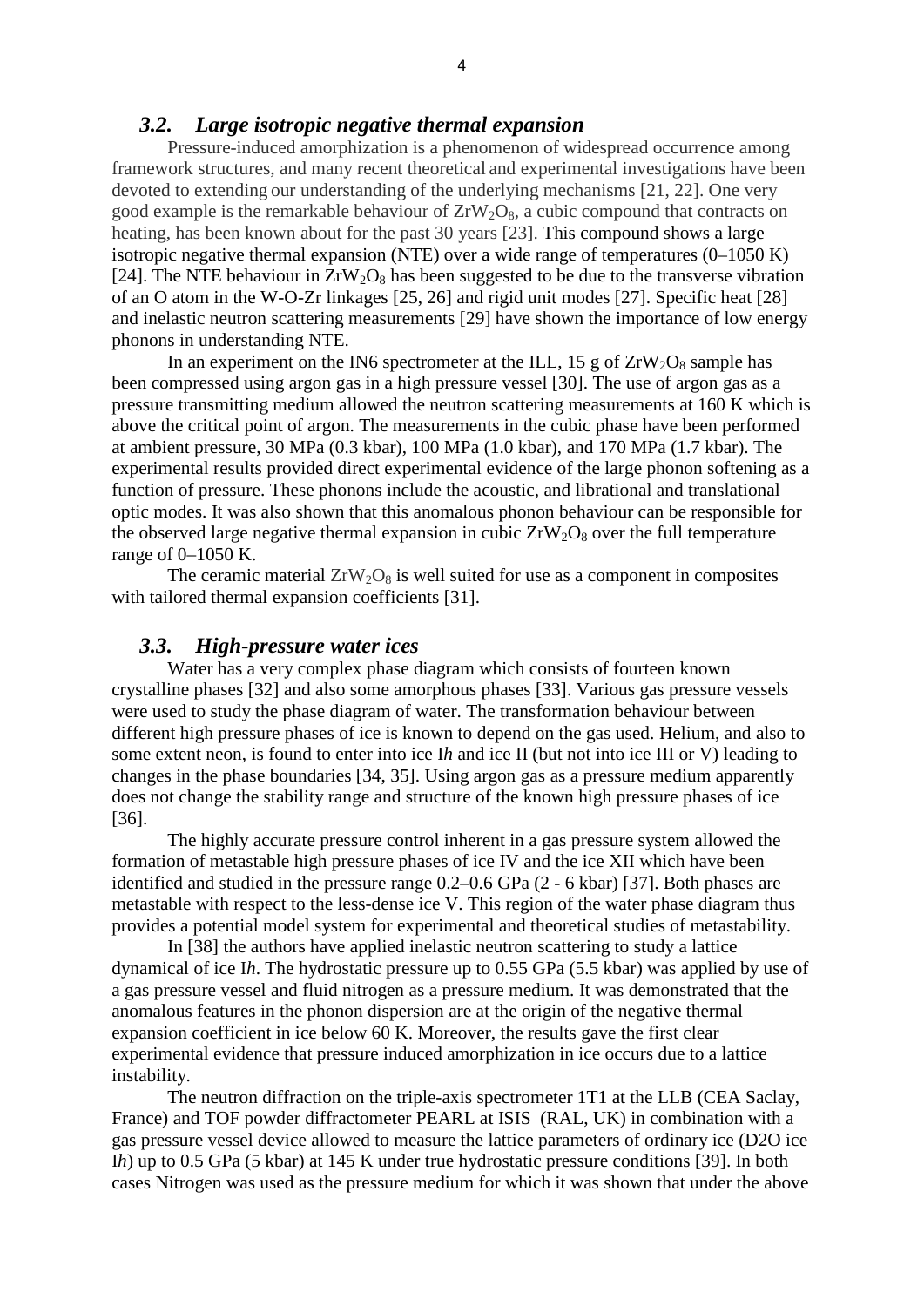experimental conditions no clathrate hydrates are formed. The results have been compared with earlier studies and revealed a more precise equation of state of ice I*h* at 145 K. The elastic anisotropy was found to be very small in accordance with the very small anisotropy of thermal expansion.

## *3.4. Iron arsenides superconductors at high pressure*

In 1986, Bednorz and Müller discovered high temperature superconductivity in charge doped cuprate materials [40]. Unfortunately, and despite two decades of intensive research, scientists have so far failed to unambiguously identify the superconducting mechanism in these materials. The discovery of a second family of high  $T_c$  materials, the iron arsenides, has therefore created a great deal of interest [41]. Unlike the insulating cuprate parent compounds, even the undoped iron arsenides are metallic, and superconductivity can be induced by either doping or pressure [42].

Single-crystal neutron and high-energy x-ray diffraction measurements have identified the phase lines corresponding to transitions among the ambient-pressure paramagnetic tetragonal, the antiferromagnetic orthorhombic, and the nonmagnetic collapsed tetragonal phases of  $CaFe<sub>2</sub>As<sub>2</sub>$  [43]. Authors have found no evidence of additional structures for pressures of up to 2.5 GPa. Neutron scattering measurements employed an Al-alloy He-gas pressure vessel which provided hydrostatic pressure conditions. The highest pressures achieved in this experiment were 0.6 GPa.

There is no clear understanding of iron arsenides superconductivity mechanisms so far, and high pressure in-elastic neutron scattering experiments which usually require gas pressure vessel sample environment may play a significant role in the exploration of this phenomenon.

## *3.5. Heavy fermion superconductors at high pressure.*

For more than two decades, the heavy fermion superconductor  $URu<sub>2</sub>Si<sub>2</sub>$  has challenged researchers. The hidden order state with transition temperature  $T0 = 17.5K$  is characterised by a BCS-like specific heat anomaly [51] that is too large to be due solely to a small associated anti-ferromagnetic (AFM) moment [52], which is now believed to arise from internal strain due to sample defects. Several studies have shown the importance of experimental conditions during pressure measurements on  $URu<sub>2</sub>Si<sub>2</sub>$ . The most pronounced example is that when measured in helium, no AFM moment appeared below 0.5 GPa, but in the same sample a substantial AFM moment was detected at 0.45 GPa when using the less hydrostatic Fluorinert liquid [53]. The sensitivity of  $URu_2Si_2$  to non-hydrostatic conditions is not unique in this regard. It was also demonstrated in the structurally related iron pnictide compound  $CaFe<sub>2</sub>As<sub>2</sub>$  that non-hydrostatic conditions can result in phase coexistence [43]. Motivated by these earlier studies authors of Ref. [54] investigated the onset of AFM order in URu<sub>2</sub>Si<sub>2</sub> using helium gas pressure vessel with a maximum working pressure of 1.0 GPa doubling the range measured in Ref. [53].They found that hydrostatic conditions are of paramount importance: the AFM transition is considerably sharper. Authors also suggested the existence of zero temperature multicritical point at  $Pc = 0.80$  GPa. Unfortunately no technical details concerning the helium gas pressure vessel has been given in Ref. [54].

#### *3.6. Metal – insulator transition in perovskites*

Rare-earth  $(R)$  perovskites  $RNiO<sub>3</sub>$  provide a remarkable opportunity to study the relationship between structural and physical properties, since, by moving along the 4*f* rare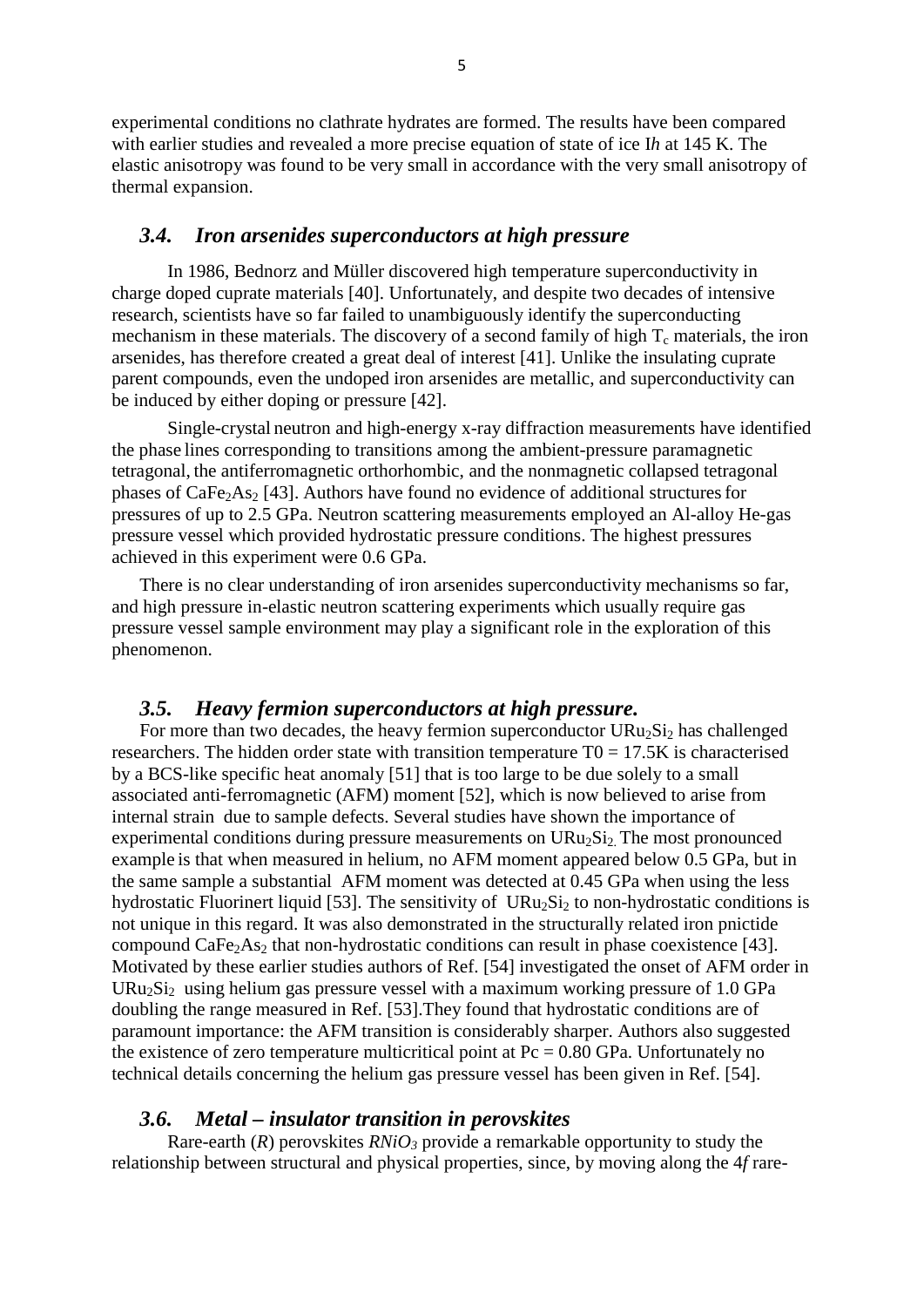earth series, the evolution of several transport and magnetic properties can be nicely correlated with steric effects associated with the lanthanide contraction. The best example is given by the metal-insulator (MI) transition discovered for the compounds with *R≠La* [44], whose transition temperature  $T_{MI}$  decreases when the size of the rare-earth ion increases.

The modification of the crystallographic and magnetic structures of  $PrNiO<sub>3</sub>$  associated with the decrease of  $T_M$  with external pressure 0.5 GPa (5kbar) have been investigated in neutron powder diffraction experiment on the DMC diffractometer at PSI [45]. In the experiment a *Ti* and *Zr* null-matrix alloy gas pressure vessel has been used.

The experimental results indicated that the crystallographic structure of  $PrNiO<sub>3</sub>$  does not react in the same way under application of internal and external pressures. On the other hand the magnetic structure observed below  $T_{MI}$  at ambient pressure is preserved in the pressure range studied.  $PrNiO<sub>3</sub>$  is suggested to be magnetic (and probably insulating) below *TMI* at 0.47 GPa (4.7 kbar).

In the later experiment the evolution of the structural properties of  $A_{12}xAx_8MnO_3$  was determined as a function of temperature, average *A*-site radius ‹*rA*›, and applied pressure by using high-resolution neutron powder diffraction [46]. The high-pressure neutron powder diffraction data were collected at pressures between 0 and 0.6 GPa (6 kbar), using the timeof-flight special environment powder diffractometer at the intense pulsed neutron source of Argonne National Laboratory, equipped with a helium gas vessel.

The metal-insulator transition, observed in the experiment was found to be accompanied by significant structural changes. Both the paramagnetic charge-localized phase, which exists at high temperatures and the ferromagnetic charge-ordered phase, which is found at low temperatures are characterized by large metric distortions of the  $MnO<sub>6</sub>$ octahedra. The distortions decrease abruptly at the transition into the ferromagnetic metal phase. These observations are consistent with the hypothesis that, in the insulating phases, lattice distortions of the Jahn-Teller type, in addition to spin scattering, provide a chargelocalization mechanism.

Despite more than a decade of intensive research, a complete understanding of the physics underlying manganite properties at the microscopic level has not yet been achieved, mainly due to the complexity arising from the competition between double exchange and super-exchange, as well as the interplay between magnetic ordering, orbital ordering and Jahn-Teller effect [47, 48]. Hence neutron scattering in combination with gas pressure vessel sample environment offers promising method for experimental research in this area.

### **4. Gas pressure vessel technology**

## *4.1. High pressure vessel designs*

With an assorted range of high pressure scientific studies regularly undertaken using neutron scattering techniques, the associated containment vessel designs can be equally varied in both shape and size (figure 1). Geometric principles will be in the main driven by the specific technical requirements of the research under investigation. The unquestionable safety of using any such configuration will however always dictate the applicable design standards adopted for evaluating the limiting conditions of use. As many of these pressure vessels are employed to near maximum stress conditions, extensive use of advanced design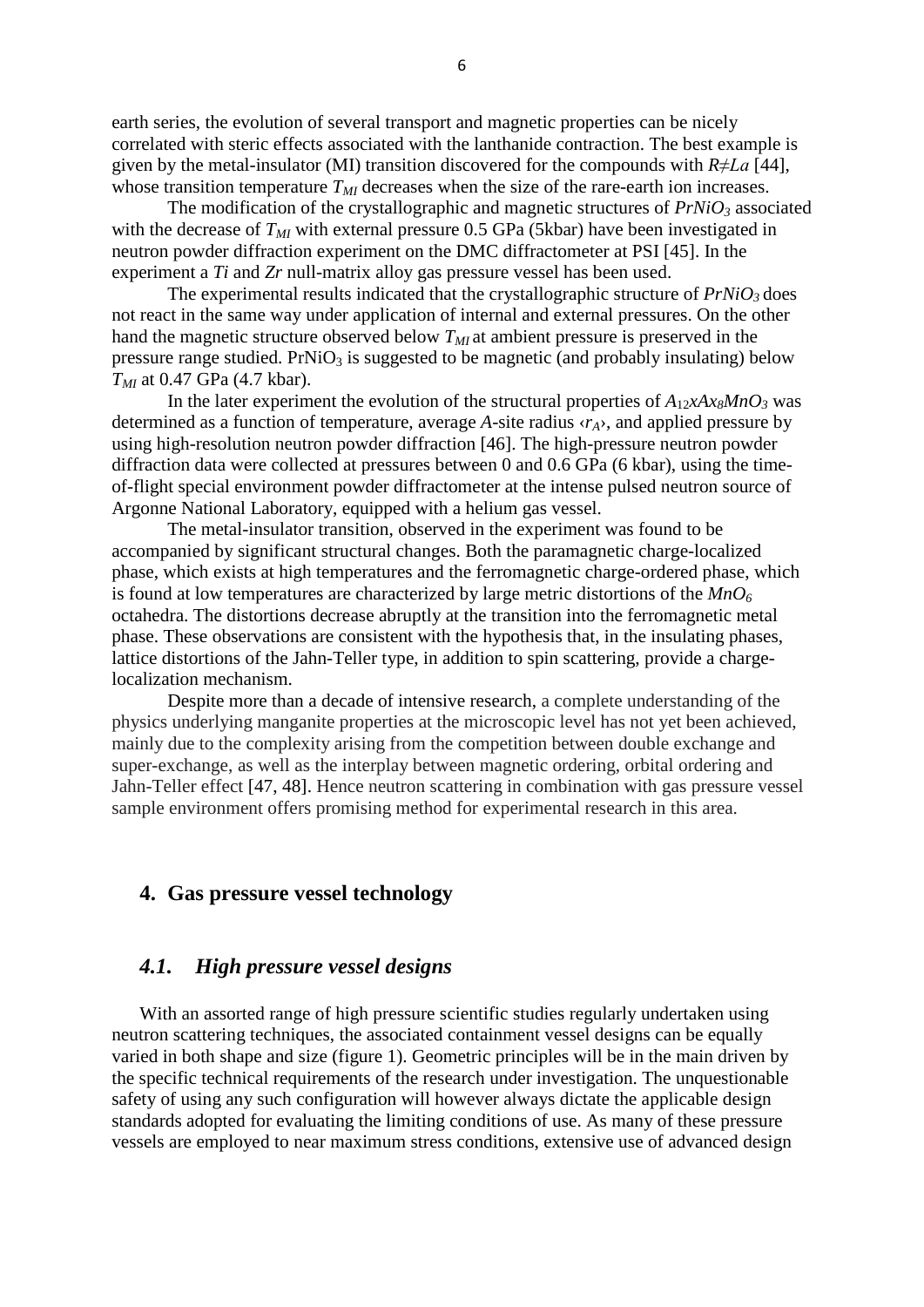tools such as finite element analysis (FEA) are utilised to gain a better understanding of how they will perform under the prescribed conditions.

Wherever possible, principle shapes such as cylindrical forms are used for the vessel designs. This offers relatively easy analysis of the extreme stresses encountered at maximum pressure applications. Unfortunately this is not always the case, and in many designs such as flat plate type vessels, more extensive solutions need to be employed for the analysis of these conditions. It is common for a compromise to be made between the amount of material needed in the design to fulfil stringent safety requirements and the important scientific parameter of getting neutrons into and out of the vessels.This is a very difficult balance to make and becomes a precept of the structural dimensions of the pressure vessels, the materials of construction and the neutron sensitivity of the samples being investigated.



#### **Fig.1 A view showing a selection of high pressure vessels of differing geometries for neutron use.**

In addition to these fundamental design limits, the fabrication of the pressure vessels can itself become a challenge. By definition, the selection of high strength material alloys to withstand the enormous stresses makes processes like machining more difficult. In some cases, even joining techniques like welding, are impossible to achieve in some of these alloy grades. In addition, the scientific demands of very small internal chambers to house the experimental samples very often means that advanced techniques such as wire and spark eroding are the only methods that can be employed to create the desired geometry.

Throughout all of these processes, the designer must conform to any governing standards, ensuring that all such pressure vessels produced will be inherently safe for use. These principles dictate that not only the instantaneous conditions of use be considered, but all other critical factors need to be assessed. Examples of these features are cyclic loading, which can cause creep and fatigue effects, and even chemical erosion due to the very nature of the samples being studied. It is important that long term effects are considered at the start of any design and the appropriate limits of use defined.

Some pressure vessels are designed in such a way that reduced material thickness around a neutron entry point can be achieved (figure 2). Here the analysis of any such vessel would be dependent on advanced techniques using FEA since the complex geometries involved do not lend themselves to any standard methods. Careful control of machining standards needs to be maintained to ensure all potential stress points are reduced. A traceable set of documentation is imperative for all pressure vessels, accounting for all material data and manufacturing controls and inspection.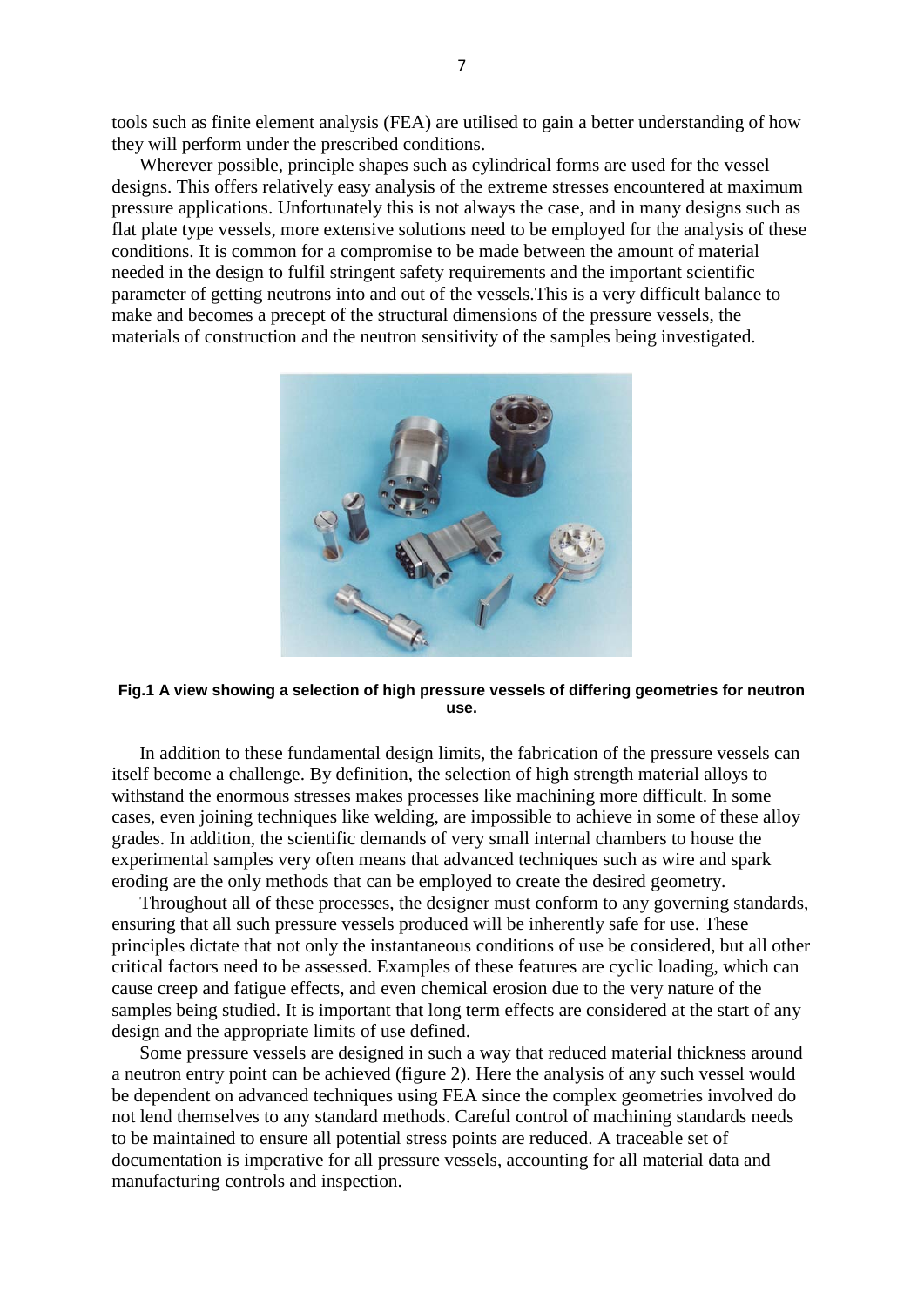

**Fig.2 A beryllium copper high pressure vessel showing a reduced area window.**

Once they are taken out of service, the eventual decommissioning of these high pressure vessels is an important factor to be considered, with detailed control over disposal based very much on the vessel's history of use. This would be the case where a pressure vessel has been used with a variety of chemical samples over a long period of time. The chemical reaction of each element can in the long term have an adverse effect on the structural material's characteristics and there may even be some cases where residual sample remains on internal surfaces. It is important therefore for companies handling the disposal of any such vessels to know the nature of the material they are supplied with in order to follow the appropriate technical and safety procedures.

Different gases can be used as the pressurising medium in the containment vessels, making sealing of any assembly difficult especially under the possible temperature conditions some are subjected to. Leakages under cryogenic conditions can cause gases to condense and freeze across the surface of the vessels making them unusable for neutrons. Leakages under high temperatures could produce high velocity, high temperature gas jets.

The use of equipment at high pressures is only achievable due to the mechanism known as autofrettaging. This is a mechanical strengthening process where pressured containers are deliberately subjected to an internal force greater than the limiting elastic strength of the material they are manufactured from. As a result, the internal material surface of any such vessel undergoes non-uniform plastic flow which gradually progresses through the containing wall as any applied pressure is further increased. When the pressure is eventually released a residual stress pattern is generated between the outer and inner surfaces, leaving the internal surfaces of the vessel in a fully compressive state and the outer in tension, but still safely below the elastic limit. The vessel can now be operated elastically up to this so called autofrettaging pressure with no further non-linear plastic flow occurring.

For monobloc cylinders, the analysis of this autofrettaging process is well known and reliable equations based on the wall thickness ratio can be used to determine safe limits of yield, autofrettage and ultimately the burst pressure (figure 3). For more complex designs, especially those with irregular geometry, a combination of these equations and non-linear finite element analysis has to be employed.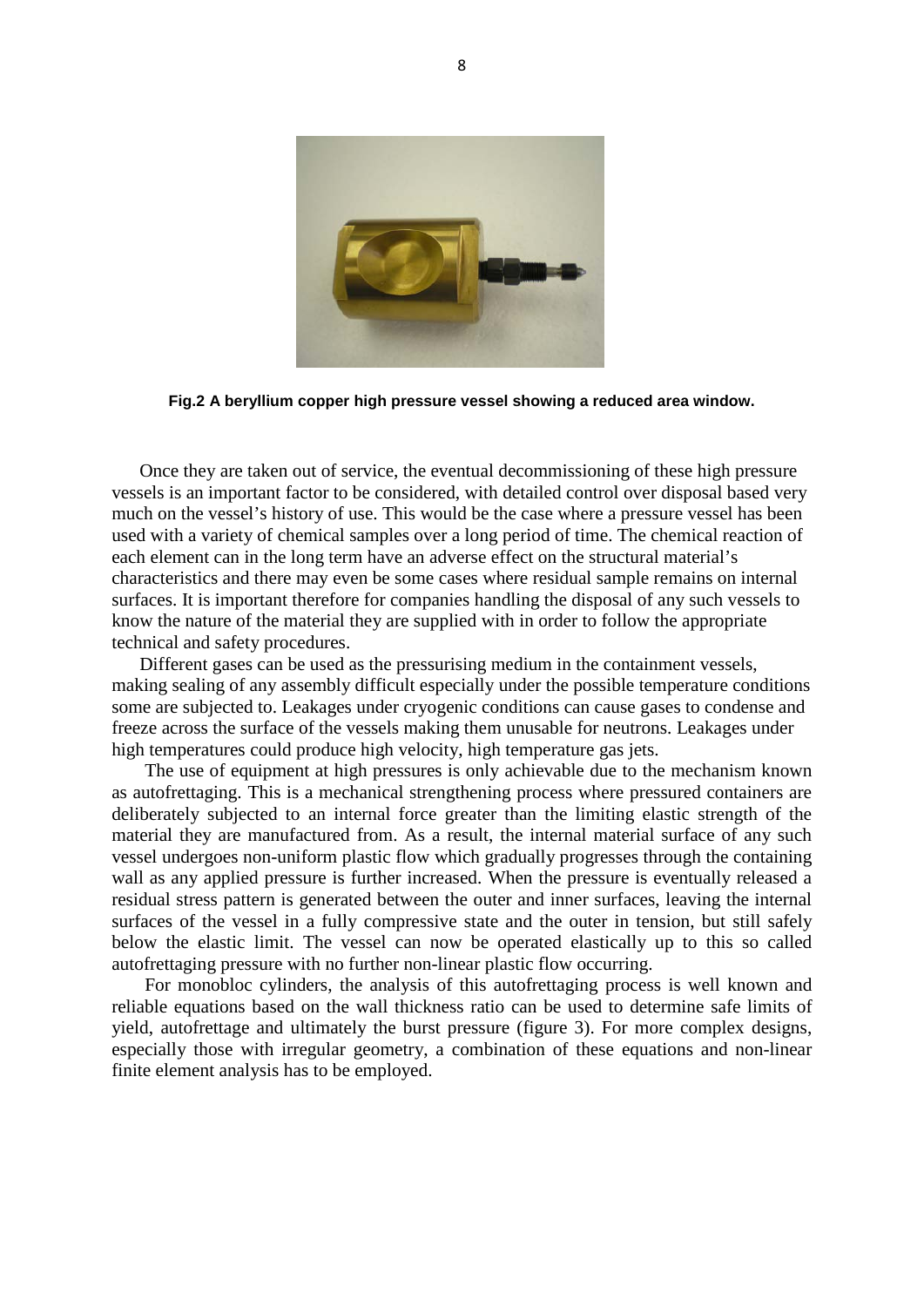

**Fig.3 Chart showing yield, autofrettage and burst pressures for monobloc cylinders.**

Finite element analysis (FEA) is a useful tool to the designer of high pressure components as it offers an insight into the actual stresses occurring within a structure subjected to the resultant forces (figure 4). In simple shapes such as cylinders and spheres, the analysis matches well with both theoretical and empirical results. Pressure vessels are rarely ideal in shape though and even the slightest change in section or blended radius to a surface can result in some startling stress concentration areas. Features such as thread forms are areas of concern and the designer is able to create models using the FEA to demonstrate how materials will react under real loaded conditions.



**Fig. 4 FEA stress profile of a seal arrangement and the threaded section of a pressure vessel body under compression.**

Geometric shapes are by definition three dimensional, and a vessel's feature in one plane can have an influence on other elements within the overall object. FEA is the only realistic way of making this interactive analysis of the magnitude and effect of the resultant stresses (Figure 5). Based on the deflections caused by the enormous internal pressures of the containment vessels, strains are calculated and then converted into stress for any given material characteristics. This becomes a powerful tool in recognising areas in the design of high pressure vessels where more material may be needed to prevent failure of the structure. In the case where deliberate removal of material to facilitate a neutron entry window for

9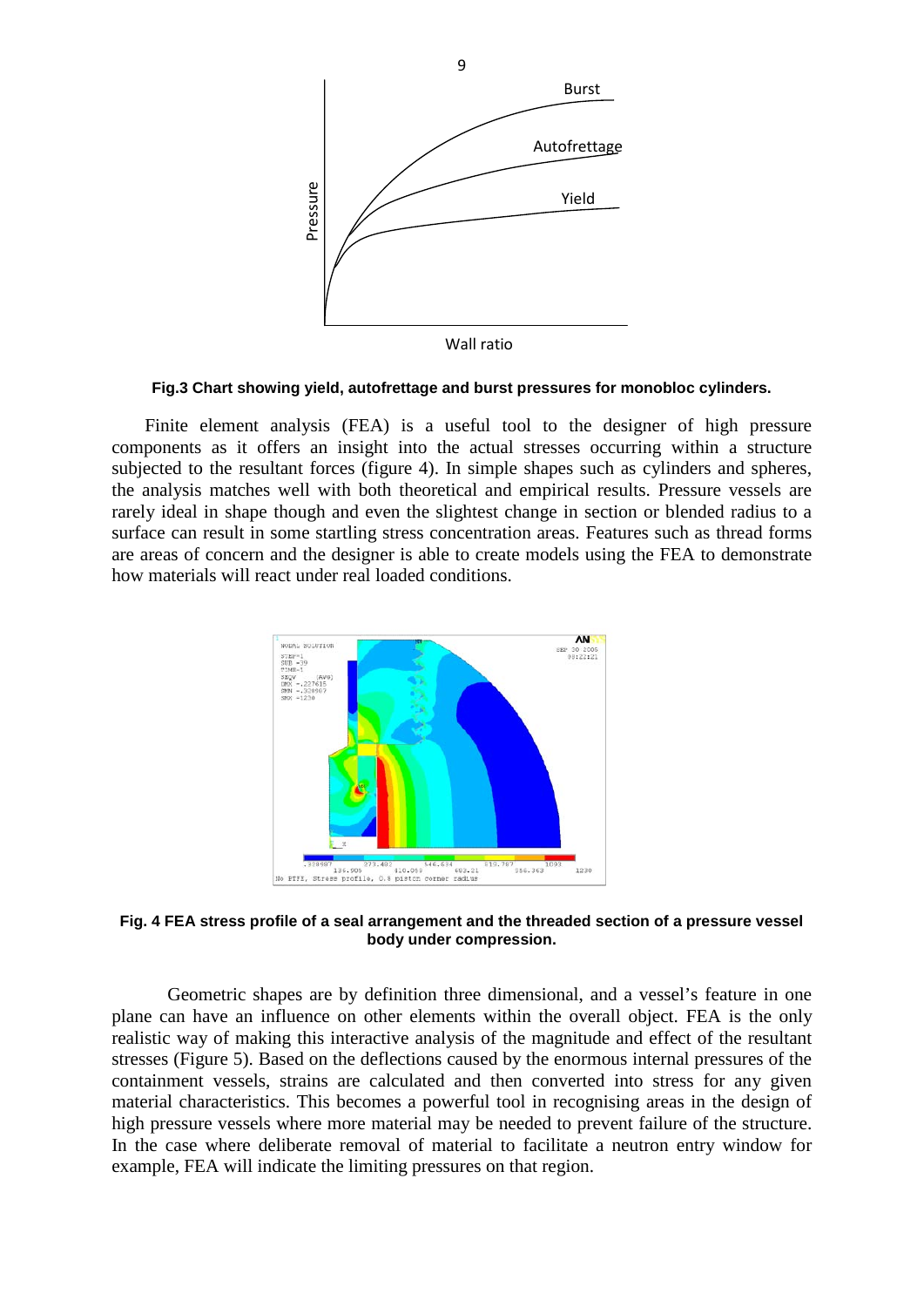

Fig.5 3D FEA stress profile of a pressure vessel body showing the highly stressed region around a window area.

Evolving designs into usable pieces of high pressure equipment involves the inevitable practicalities of feeding pressure into any such structure. Here too FEA can help by analysing the internal interactions of features such as gas entry ports where they break through into larger elements of the design (figure 6). These are areas where inevitably high stresses will exist and are especially critical in the high pressure regions.



Fig.6 3D FEA of a pressure vessel showing the interaction of entry ports.

In essence, pressure vessels are designed to be compliant to the Sound Engineering Practice conditions of the Pressure Equipment Regulations 1999, working to codes such as PD5500 and ASME VIII for implementation. These define strict design limits, although the extreme pressure conditions of the equipment very often means that supporting evidence such as burst test results will be valuable as well. In addition, some empirical data, such as that relating to fatigue values, are integrated into the process to allow a more realistic working pressure rating for every vessel.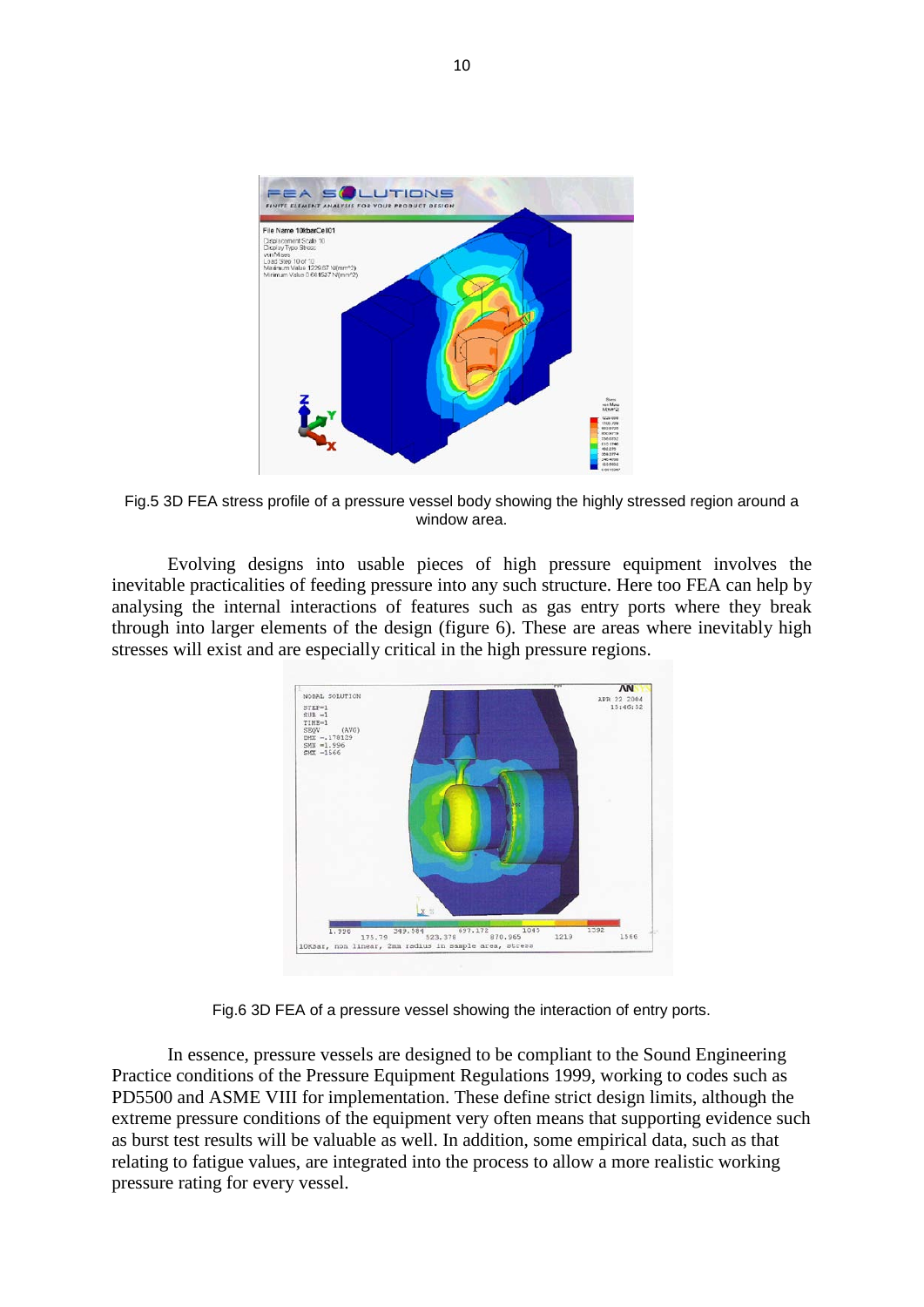## *4.2. Seals*

The sealing of high pressure vessels present unique challenges to any design and are driven by the size and shape of the required opening into the vessel. Seal forms fall into three distinct areas:

- Gasket arrangements
- Metal to metal contact
- Unsupported area seals

### *4.2.1 Gasket arrangements*

Generally, the higher the pressure inside a vessel the less likely a gasket type arrangement will be usable. This is a function of the gasket materials' endurance to the high loads encountered under pressure. Normal polymer based gaskets, such as O rings, are by their very nature too soft to withstand the huge extrusion forces apparent. This extrusion effect is a function of both the pressure and the seal size. As these are increased the use of gaskets decreases. Occasionally, backing rings can be adopted which limits the point at which extrusion takes place. Once occurring however, extrusion will result in a failure of the vessel's closure integrity. Solid metal gaskets manufactured from malleable materials such as pure aluminium or even gold can be used. There are even hollow metal O rings designed to withstand intense pressures which are coated with a soft material such as silver or lead on the outside to make a primary seal. This type of seal depends on the ingress of the gas pressure inside the assembly to generate sufficient sealing force against the surfaces of two mating parts of the pressure vessel.

## *4.2.2 Metal to metal contact*

A more fundamental way of sealing high pressure equipment is by a metal to metal removable fitting. This is a proven design and relies on parts with mating cones to produce a localised sealed contact area through the deformation of one conical component against the other (Figure 7). High accuracy of parts and good surface finishes of the contact areas are essential. Loading against the pressure forces is provided by a large backing nut, although since the seal contact area is relatively small, the resultant forces are reasonably marginal. Special thick-walled tube and related fittings are available from specialist companies in this field to provide this type of seal. The only limit on this type of arrangement is size of opening, as the clamping forces will dramatically increase with any subsequent increase in aperture sizes. Openings tend to be limited to millimetres in diameter, making this type of fitting only really usable for pressure inlets.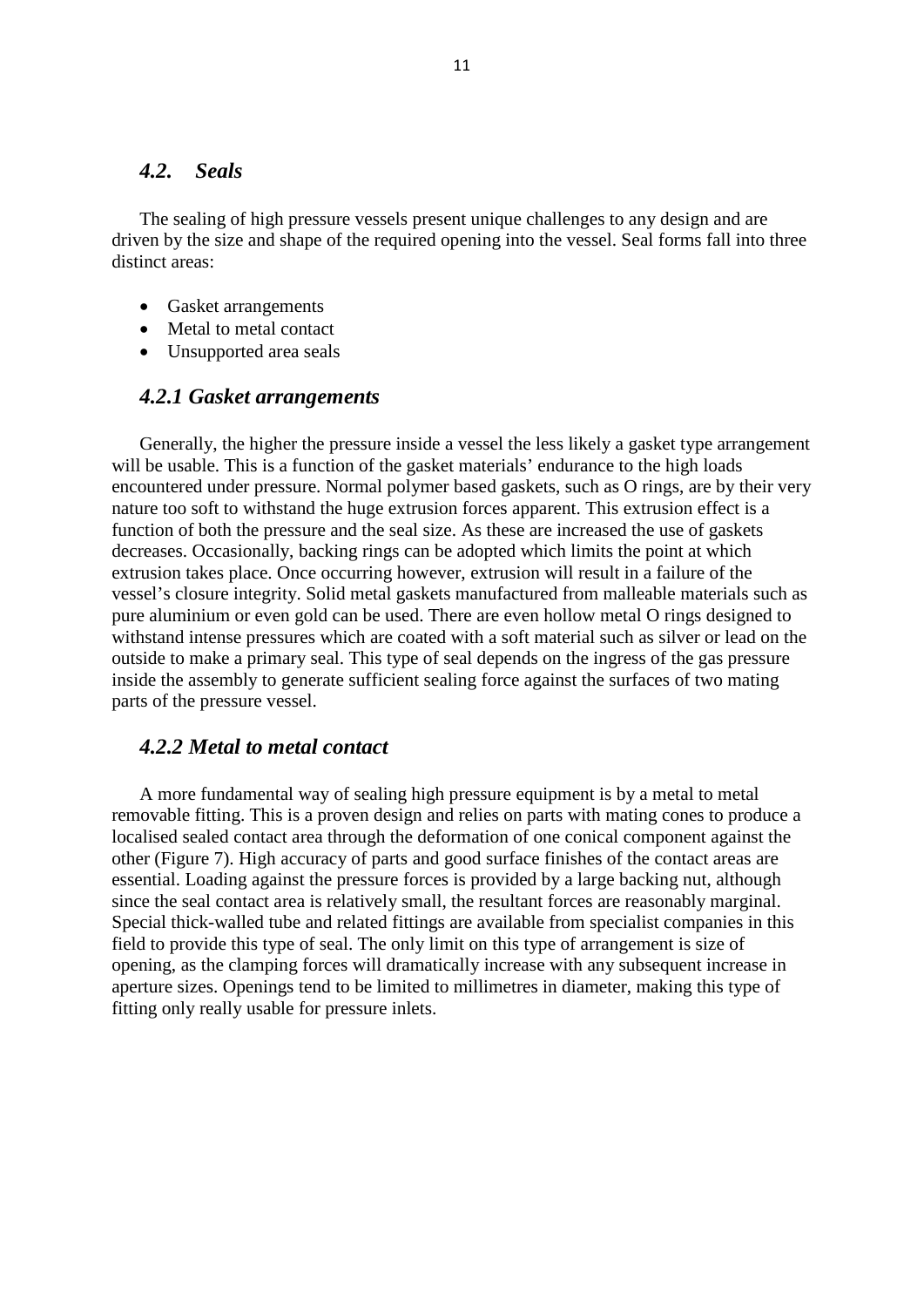

Fig.7 Standard metal to metal cone seal showing the principle of clamping and seal area.

# *4.2.3 Unsupported area seals*

For openings in pressure vessels which require much larger aperture access, the obvious choice is that of an unsupported area seal. This can in principle be used up to the strength limits of the materials of construction. This type of seal can operate up to very high pressures provided there are no constraints in the essential parts of the clamping mechanism, such as the backing nut, which is there to react against the enormous seal forces involved. One version of this arrangement is also known as a Bridgman seal, named after Professor Percy Bridgman who pioneered a significant amount of the early work into high pressure research in the early 1900s [3]. Alternative designs, some of which may be more appropriate in the case of small bore diameters, are covered by Whalley et Lavergne [50].

A classic Bridgman seal requires the use of a packing type closure seal in the highly polished bore of a cylinder. It is typically described as an unsupported area seal and depends on the pressure medium producing an over-pressure in the seal parts which in turn causes deformation of these components into the gaps between the seal and bore. This prevents leakage even when gas is used as the pressuring fluid (figure 8). Initial deformation of the packing seal with some type of mechanical pre-load device makes a primary soft-seal by compressing material against both the bore of the pressure vessel and the supporting piston. This piston is sometimes referred to as the mushroom plug. The whole arrangement consists of an assembly held in place by a retaining backing nut.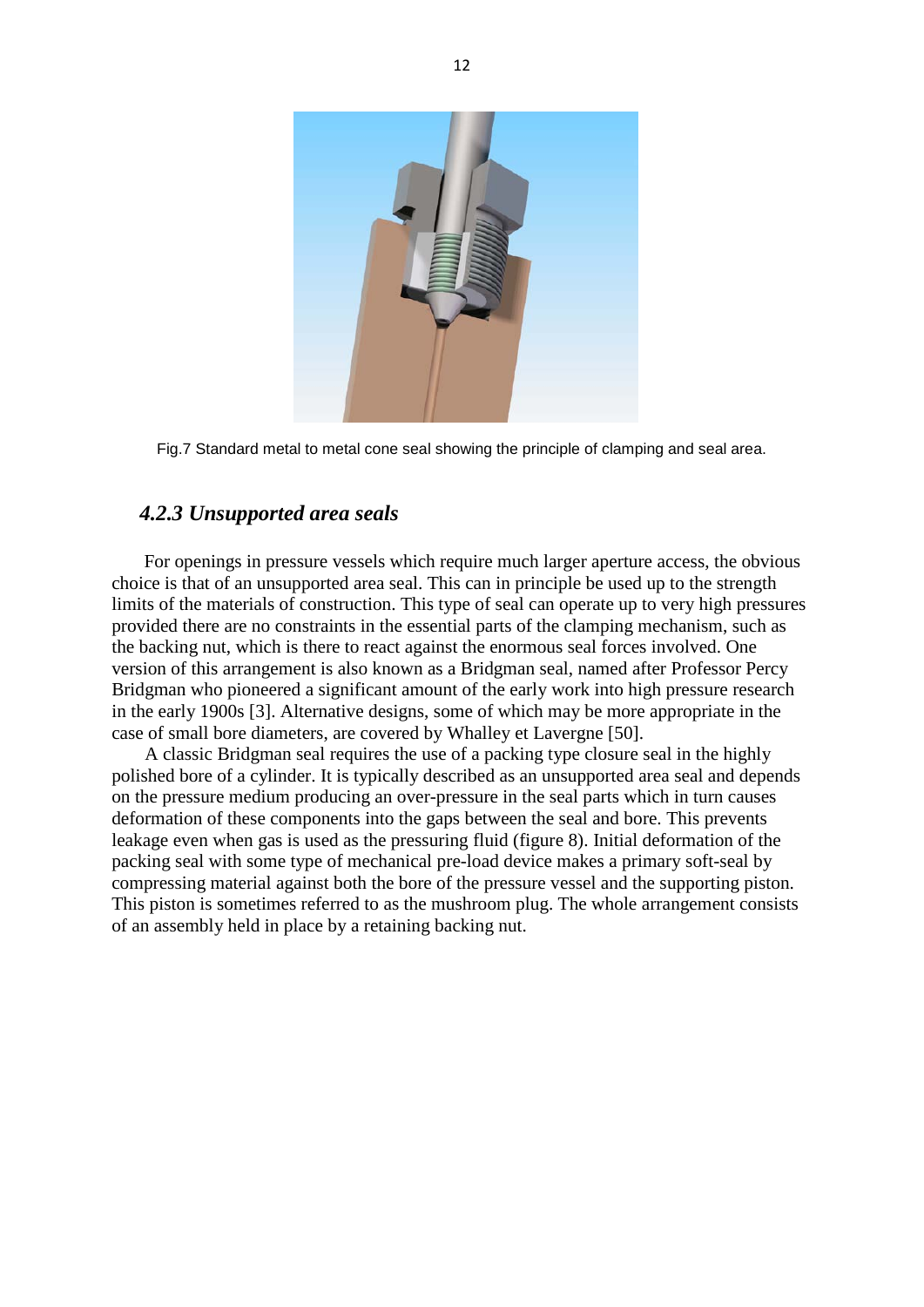

Fig.8 Typical Bridgman seal arrangement showing a three part seal assembly and the supporting backing nut.

The seal itself normally consists of three individual parts, with sacrificial soft seals either side of a slightly harder principle seal. These are fundamentally small round discs and are made from a malleable material such as PTFE or lead surrounding the principle seal, nominally manufactured from annealed copper with thin lead plating on its outside surface. After an initial closure is made with the sacrificial discs, the internal pressure can then be increased within the pressure vessel. At this point the copper disc is brought into use making the main leak free sealing state. These seals work extremely well at cryogenic temperatures [49], although selection of the most suitable materials for these applications is essential. In principle, ductile materials are essential in these assemblies as any brittleness to the seal's properties would cause immediate leakage around both the mushroom plug and the bore of the containment vessel at the intensely low temperatures involved. Under the cryogenic conditions it is vital that no leakage takes place as any released gas at those temperatures would instantly condense and freeze on any external surfaces of the pressure vessels. This could render the vessel useless for the science being undertaken and would deliver unreliable results.

## *4.3. Materials*

The selection of materials for high pressure vessel design is very much driven by their inherent properties of strength and ductility. In addition however, the caveat exists where those materials used for parts which are located in the neutron beam should also be neutron compatible, minimising the amount of absorption and scattering of neutrons. As such, many of the really high strength materials such as maraging steels, which would be able to withstand the enormous pressures, are unsuitable candidates for vessel designs due to their undesirable neutron characteristics. Generally, high strength aluminium alloys, beryllium copper, inconel and a special null matrix alloy of titanium/zirconium are the best materials of choice under these applications. Whilst these do not offer ideal conditions for neutron research, a compromise has to be made between what can be achieved structurally to withstand the stresses involved and what can be achieved scientifically with attenuated neutrons. There has also been some recent materials development work of so called 'magic super-alloys' which may show promise for the future in this field. These materials are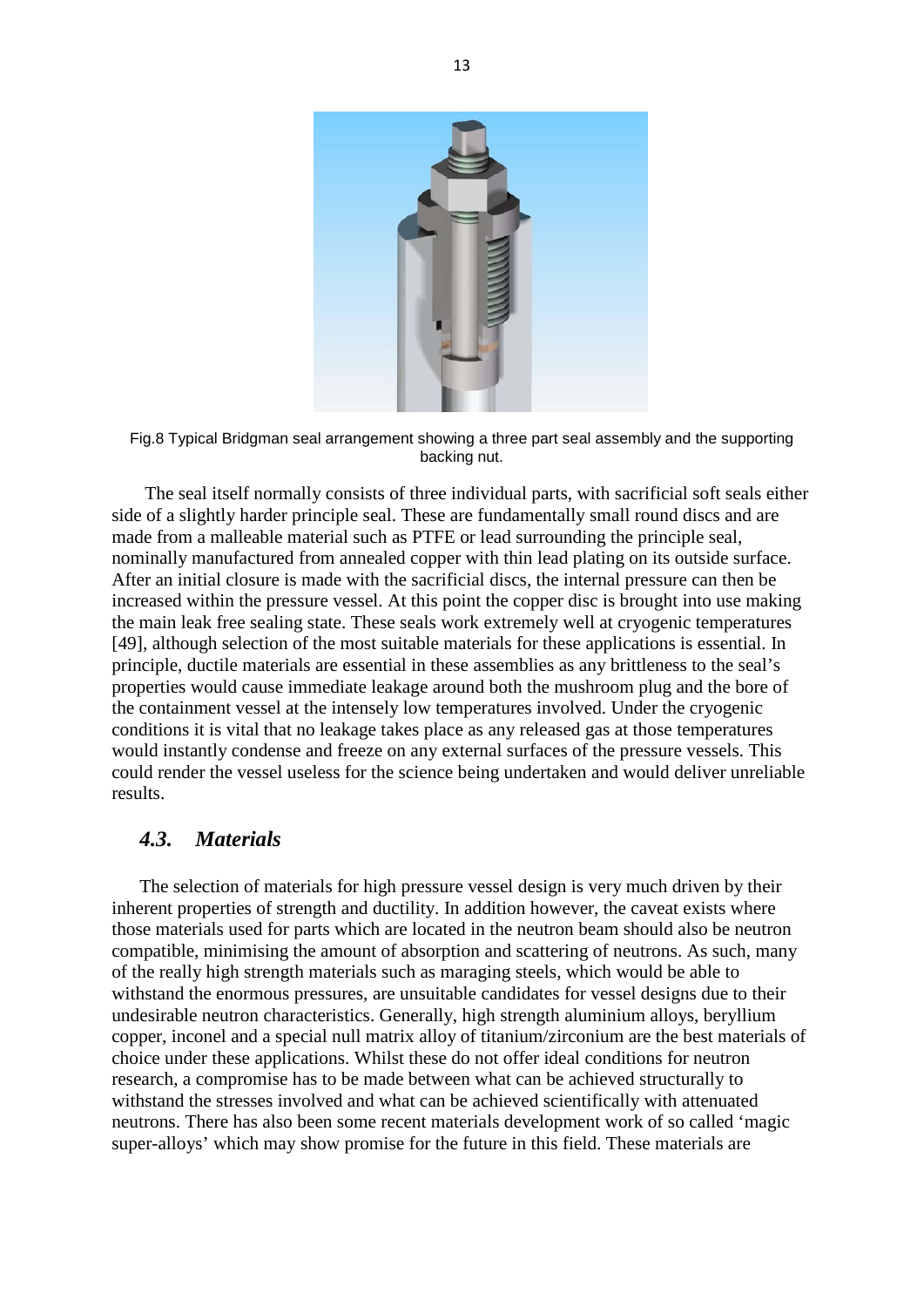thought to be only weakly magnetic and have mechanical properties similar to that of maraging steel. Their neutron compatibility is as yet unknown however.

The problems of optimising neutron pressure vessel designs are not limited to those parts in the neutron beam though. Other materials may be worth considering. In the case of 'pillar' or 'McWhan' type clamped designs, maraging steel for example can be used in the construction, provided windows are left accessible to the neutron beam.

Temperatures play an important role in much of the study being undertaken and as a consequence the materials selected must be able to withstand significant temperature changes. Not only will properties such as the strength change with temperature, but also factors such as elongation, brittleness and conductivity are also changeable. The use at cold temperatures offers brittleness issues, where stress cycling can be a problem. The use at elevated temperatures can often limit what materials can be used because of annealing limits and general reduction in strength.

Apart from the primary requirements of ultimate strength of the material being selected, some longer term properties also need to be considered. As the application of pressures will tend to be made in a cyclic manner, where the pressure will be increased and then later reduced to zero, fatigue characteristics become critical. This is a complex area to analyse as the mechanisms of fatigue are dependent on not only the range of pressures but also the rate by which they are changed, along with other critical factors such as the geometric features of the containment vessel. To this end, both empirical and technical test data must be used to determine the life expectancy of any vessel being used for a prolonged period. Where elevated temperatures are involved, this further complicates the issue as the creep properties of the materials being used become important. Here too it is prudent to advocate the use of test data alongside known empirical values for this feature.

It is important to recognise that as mechanical components, high pressure vessels and their associated equipment will undergo some gradual aging due to use. Since each part of any system will be operating at near maximum loading over an extended period, factors such as creep and fatigue play an important part in the correct maintenance programme. Any moving parts, such as the dynamic seals in the intensifier assemblies, will be prone to wearing characteristics and will have to be easily replaced periodically to provide reliable pressure operation. Since any such seals will generally be made from softer alloys then the surrounding structures, they tend to sacrificially wear away and need replacing more frequently. Metal to metal conical seals in particular are vulnerable to poor sealing if they are repeatedly disassembled and then reconnected. Re-machining of the contact surfaces is a regular occurrence with this type of assembly.

# *4.4. Equipment used for generating high pressure gas*

Pressure generation is made with the use of purpose built two or three stage gas intensifier pumping units. These are generally mounted inside a mobile trolley for practical reasons, allowing the equipment to be moved as close as possible to any containment vessels in use (Figure 9). A variety of gases can be applied as the pressure transmitting medium, although where possible inert gases tend to be selected.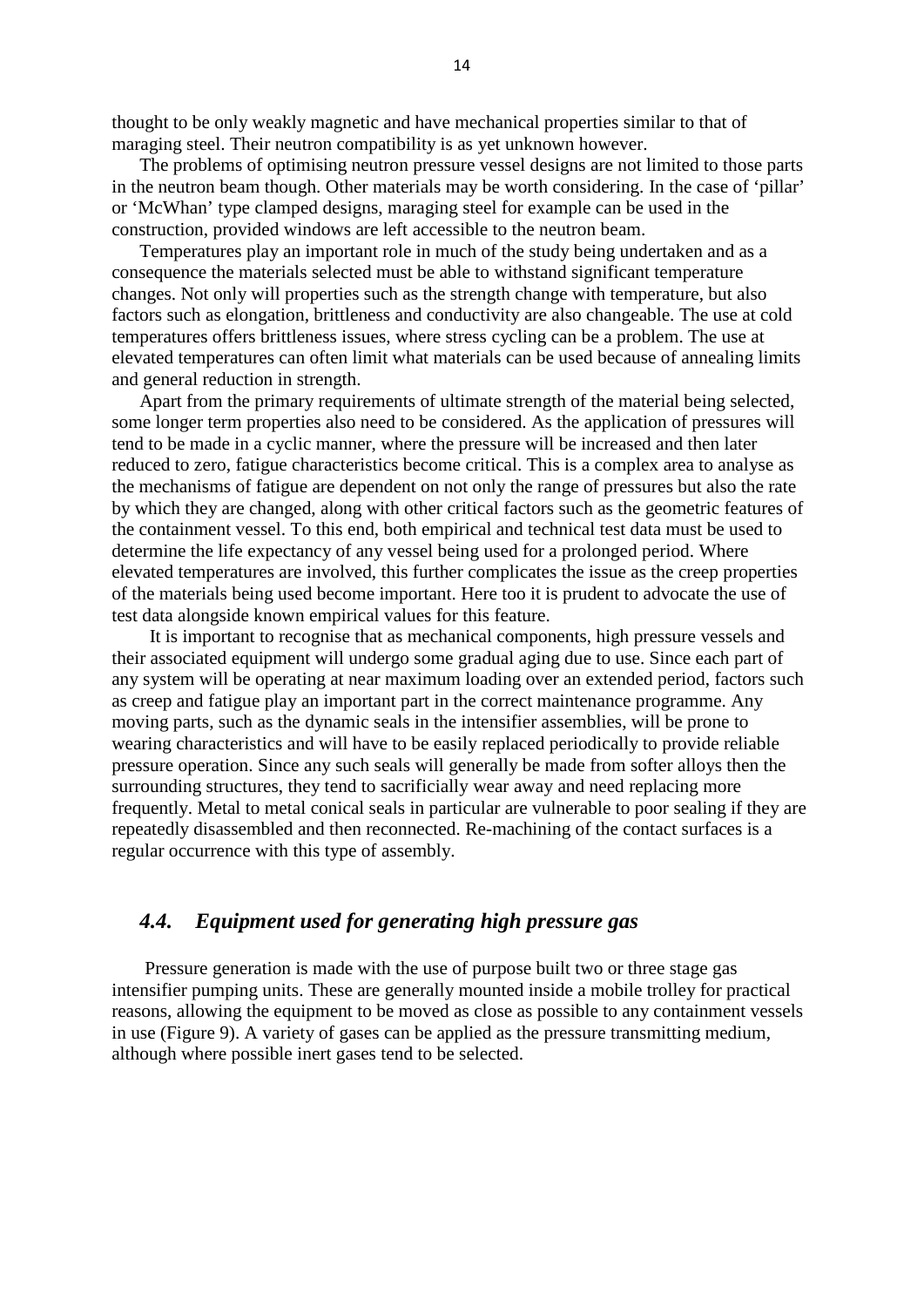

Fig.9 Typical intensifier system mounted inside its mobile trolley assembly. The first stage of the pumping system is normally a commercially available electrically driven diaphragm pump which takes a standard gas bottle inlet supply and compresses this into the main intensifier body to an intermediate pressure (Figure 10). This is achievable through the process of cyclic deflections of a relatively thick diaphragm on one side of the pump with hydraulic oil, which repeatedly compresses the gas on the opposing side.



Fig.10 First-stage compressor with its hydraulic oil system at the base and the high pressure gas outlet at the top.

A second stage piston driven intensifier is then operated either manually through a capstan wheel drive system or, as some systems have, through a motorised linkage which is controlled through a feedback loop from the pressure transducer outlet. This allows compressive pressures up to the rating of the system to be generated in any containment vessel connected to the circuit. A series of valves in the circuit allow the system to be recharged with gas without any loss of pressure to these containment vessels during use (Figure 11) This is an essential requirement during low temperature applications in particular as any corresponding pressure drop due to the thermal changes will need to be recharged.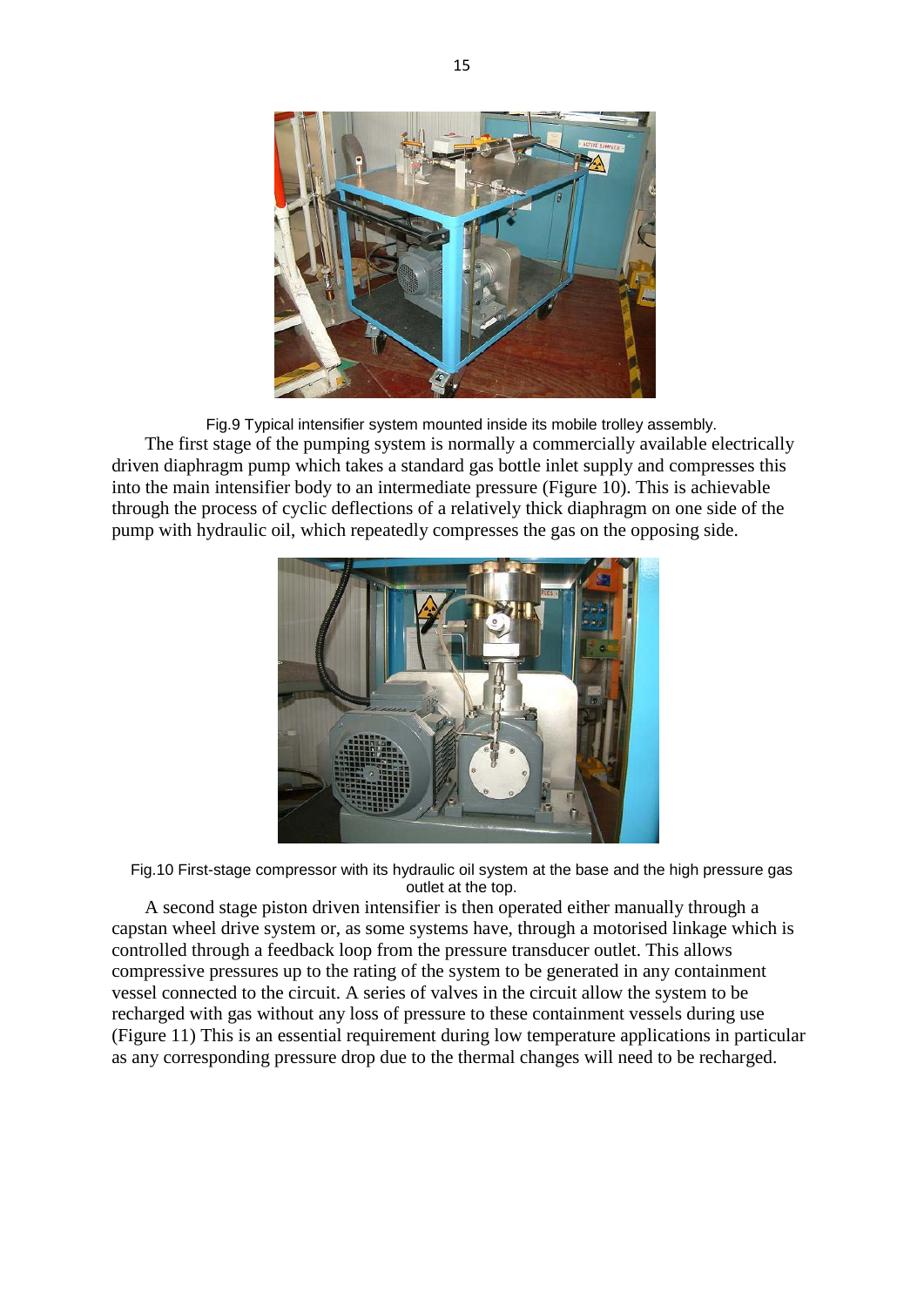

Fig.11 Typical diagram showing the complete circuit of a pressure generator system.

Appropriate pressure relief valves are fitted to prevent the accidental over pressurisation of the system which could occur within the lower pressure circuit parts during maximum pressure generation. The recorded pressure is monitored through both high pressure transducers on the intensifier side of the circuit and a similar transducer on the pressure vessel side which would also have its own shut-off valve and bursting disc protection assembly included as an integral part of its design.

# *4.5. Pressure vessel testing, use, maintenance and associated health and safety issues*

A safety pressure test above the working conditions of any vessel is important and needs to be adopted as mandatory. It should normally be undertaken using hydraulic oil as the pressure medium, thereby reducing the stored energy contained in the assembly; which for a gas application could be enormous. To protect personnel in the event of potential failures of the equipment, all pressure testing must be carried out in a test bunker or suitably reinforced chamber. This should have remote viewing only during the test procedure, which could be done through cameras or viewing windows. All valve operations must be made from externally positioned control panels.

As recent scientific studies have developed, a greater demand is being placed on the use of high pressure vessels with hydrogen gas. This introduces a whole new series of safety considerations, not only due to the nature of handling a flammable gas at this level, but also because of the atomic effect hydrogen can have on certain materials. Hydrogen embrittlement is a typical metallurgical result and can manifest itself rapidly in the crystal structure of susceptible materials, dramatically reducing both the strength and fatigue characteristics of pressure vessels. Research into the use of surface coatings to protect high strength materials from the ingress of hydrogen is still relatively new and it will require further intense study before profound conclusions can be made about their use.

# **5. Acknowledgments**

We are grateful to Jean-Michel Mignot, Burkhard Annighofer and Michael Meißner for their contribution and valuable discussions.

The project is supported by the European Commission under the 6th Framework Programme through the Key Action: Strengthening the European Research Area, Research Infrastructures. Contract n°: RII3-CT-2003-505925*'*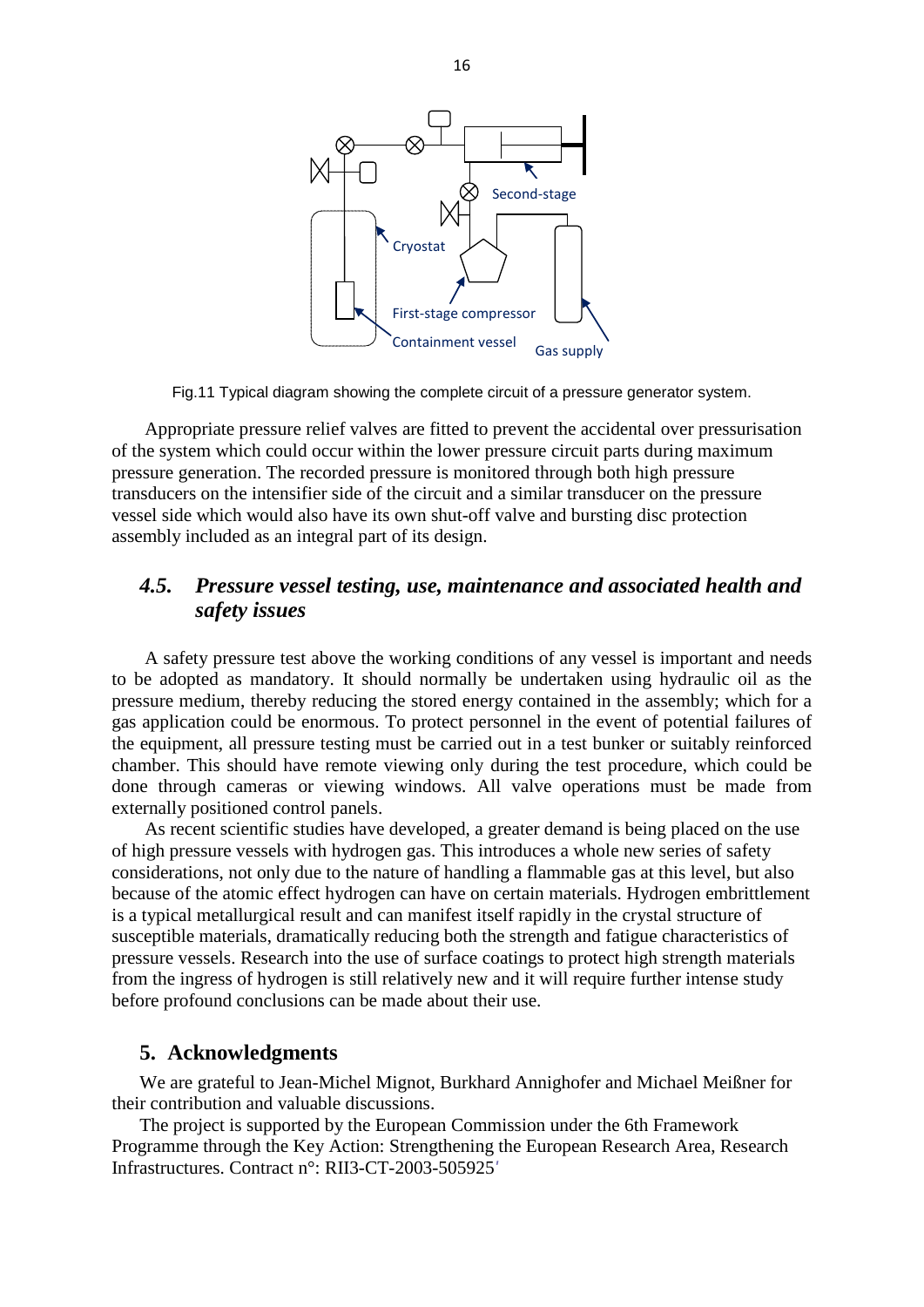### **References**

- [1] Goncharenko I N and Loubeyre P 2005 *Nature* **435** 1206
- [2] Bailey I F 2003 *Z. Kristallogr.* **218** 84
- [3] Bridgman P W 1932 *Physical Review* **42** 858
- [4] Wolfe G H, Reiffel L AFOSR 1963 (*ARF-1183-4*, final report) 2641
- [5] Lechner R 1966 *Rev. Sci. Inst.* **37** 1534
- [6] Blaschko O and Ernst G 1974 *Rev. Sci. Inst.* **45**, 526
- [7] Jorgensen J D, Pei Shiyou, Lightfoot P, Hinks D G, Veal B W, Dabrowski B, Paulikas A P and Kleb R 1990 *Physica C* **171**, 93
- [8] Bloch D and Voiron J 1984 *Condensed Matter Research using Neutrons* (*NATO ASI Series* B **112**) ed. S.W. Lovesey and R. Scherm (New York: Plenum) 39
- [9] Bao W, Broholm C and Trevino S F 1995 *Rev. Sci. Inst.* **66,** 1260
- [10] Bailey I F, Performed R B, Dreyer J W and Gray E 2004 *Int. J. High Press. Res.* **24** 309
- [11] Sloan E D 1998 *Clathrate Hydrates of Natural Gases* Marcel Dekker New York
- [12] Loveday J S et al 2001 *Nature* **410** 661
- [13] Dyadin Y A et al 1999*Mendeleev Commun*. **5** 209
- [14] Mao W L, Mao H K, Goncharov A F, Struzhkin V V, Guo Q, Hu J, Shu J, Hemley R J, Somayazulu M and Zhao Yu 2002 *Science* **297** 2247
- [15] Chazallon B and Kuhs W F 2002 *J. Chem. Phys.* **117** 308
- [16] Klapproth A, Goreshnik E, Staykova D, Klein H and Kuhs W F 2003 *Can. J. Phys.* **81** 503
- [17] Staykova D K, Kuhs W F, Salamatin A N and Hansen T 2003 *J. Phys. Chem.* B **107** 10299
- [18] Kuhs W F, Genov G, Staykova D K and Hansen T 2004 *Phys. Chem. Chem. Phys.* **6** 4917
- [19] Lokshin K A, Zhao Yu, He D, Mao W L, Mao H K, Hemley R J, Lobanov M V and Greenblatt M 2004 *Phys. Rev. Lett.* **93** 125503
- [20] Ulivi L, Celli M, Giannasi A, Ramirez-Cuesta A J and Zoppi M 2008 *J.Phys.: Condens. Matter* **20** 104242
- [21] Kruger M B and Jeanloz R 1990 *Science* **249** 647
- [22] Tse J S, Klug D D, Ripmeester J A, Desgreniers S and Lagarec K 1994 *Nature* **369** 724
- [23] Martinek C and Hummel F A 1968 *J.Am. Ceram. Soc.* **51** 227
- [24] Perattoni C A and da Jornade J A H 1998 *Science* **280** 886
- [25] Mary T A, Evans J S O, Vogt T and Sleight AW 1996 *Science* **272** 90
- [26] Evans J S O, Mary T A, Vogt T, Subramanian M A and Sleight AW 1996 *Chem. Mater.* **8** 2809
- [27] Pyrde A K A, Hammonds K D, Dove M T, Heine V, Gale J D and Warren M C 1996 *J. Phys. Condens. Matter* **8** 10 973
- [28] Ramirez A P, Kowach G R 1998 *Phys. Rev. Lett*. **80** 4903
- [29] Ernst G, Broholm C, Kowach G R and Ramirez A P 1998 *Nature* **396** 147
- [30] Mittal R, Chaplot S L, Schober H, and Mary T A 2001 *Phys. Rev. Lett.* **86** 4692
- [31] Holzer H and Dunand D C 1999 *J. Mater. Res.* **14** 780
- [32] Salzmann C G, Radaelli P G, Hallbrucker A, Mayer E and Finney J L 2006 *Science* **311** 1758
- [33] Mishima O and Stanley H E 1998 *Nature* **396** 329
- [34] Londono D, Finney J L and Kuhs W F 1992 *J. Chem. Phys.* **97** 547
- [35] Lobban C, Finney J L and Kuhs W F 2002 *J. Chem. Phys.* **117** 3928
- [36] Lobban C, Finney J L and Kuhs W F 2000 *J. Phys. Chem.* **112** 7169
- [37] Lobban C, Finney J L and Kuhs W F 1998 *Nature* **391** 268
- [38] Strässle Th, Klotz S, Loveday J S and Braden M 2005 *J Phys.: Condens. Matter* **17** S3029
- [39] Strässle Th, Saitta A M, Klotz S and Braden M 2004 *Phys. Rev. Lett*. **93** 225901
- [40] Bednorz J G and Müller K A 1986 *Zeitschrift für Physik B Condensed Matter* **64** 189
- [41] Kamihara Y, Watanabe T, Hirano M and Hosono H 2008 *J. Am. Chem. Soc.* **130** 3296
- [42] Kimber S A J et al 2009 *[Nature Materials](http://www.nature.com/nmat/index.html)* **8** 471
- [43] Goldman A I et al 2009 *Phys. Rev. B* **79** 024513
- [44] Lacorre P, Torrance J B, Pannetier J, Nazzal A I, Wang P W and Huang T C 1991 *J. Solid State Chem.* **91** 225
- [45] [Medarde](http://prola.aps.org/search/field/author/Medarde_M) M, [Mesot](http://prola.aps.org/search/field/author/Mesot_J) J, [Lacorre](http://prola.aps.org/search/field/author/Lacorre_P) P, [Rosenkranz](http://prola.aps.org/search/field/author/Rosenkranz_S) S, [Fischer](http://prola.aps.org/search/field/author/Fischer_P) P and Gobrech K 1995 *Phys. Rev. B*